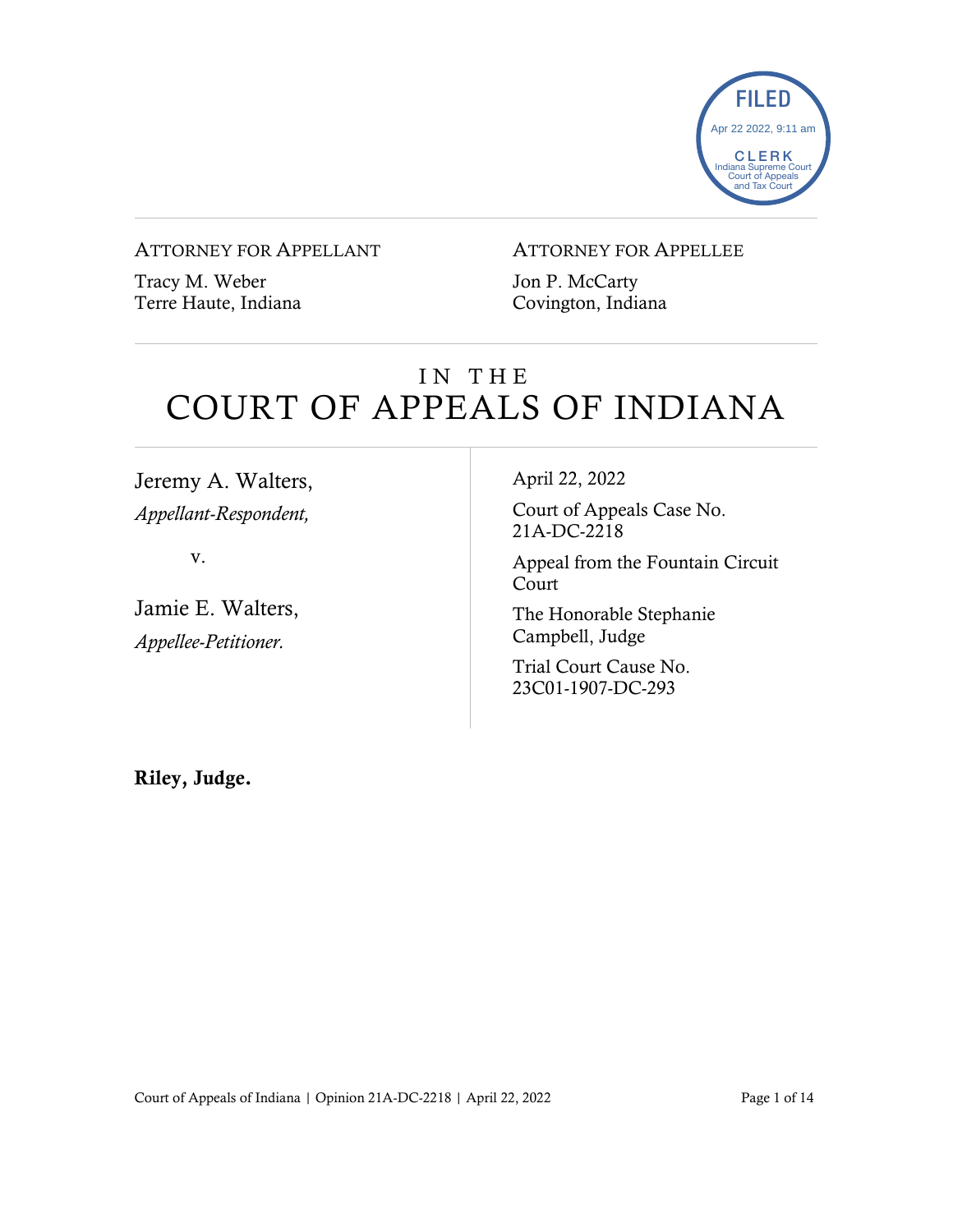# STATEMENT OF THE CASE

- [1] Appellant-Respondent, Jeremy Walters (Husband), appeals the trial court's child support order entered pursuant to the dissolution of his marriage to Appellee-Petitioner, Jamie Walters (Wife).<sup>[1](#page-1-0)</sup>
- [2] We affirm in part, reverse in part, and remand for further proceedings.

### ISSUES

[3] Husband presents this court with three issues, which we consolidate and restate as the following two:

> (1) Whether the trial court's determination that he was voluntarily underemployed is clearly erroneous; and

(2) Whether the trial court's order imputing a certain amount of weekly gross income to Husband is clearly erroneous.

### FACTS AND PROCEDURAL HISTORY

[4] Husband and Wife are the parents of three children (Children), A.W., born in 2011, L.W., born in 2013, and R.W., born in 2017. On April 4, 2014, the parties married. On July 27, 2019, Wife filed a petition for dissolution.

<span id="page-1-0"></span>Court of Appeals of Indiana | Opinion 21A-DC-2218 | April 22, 2022 Page 2 of 14  $1$  As part of its decree of dissolution, the trial court restored Wife's surname before her marriage, Ehlenfeld.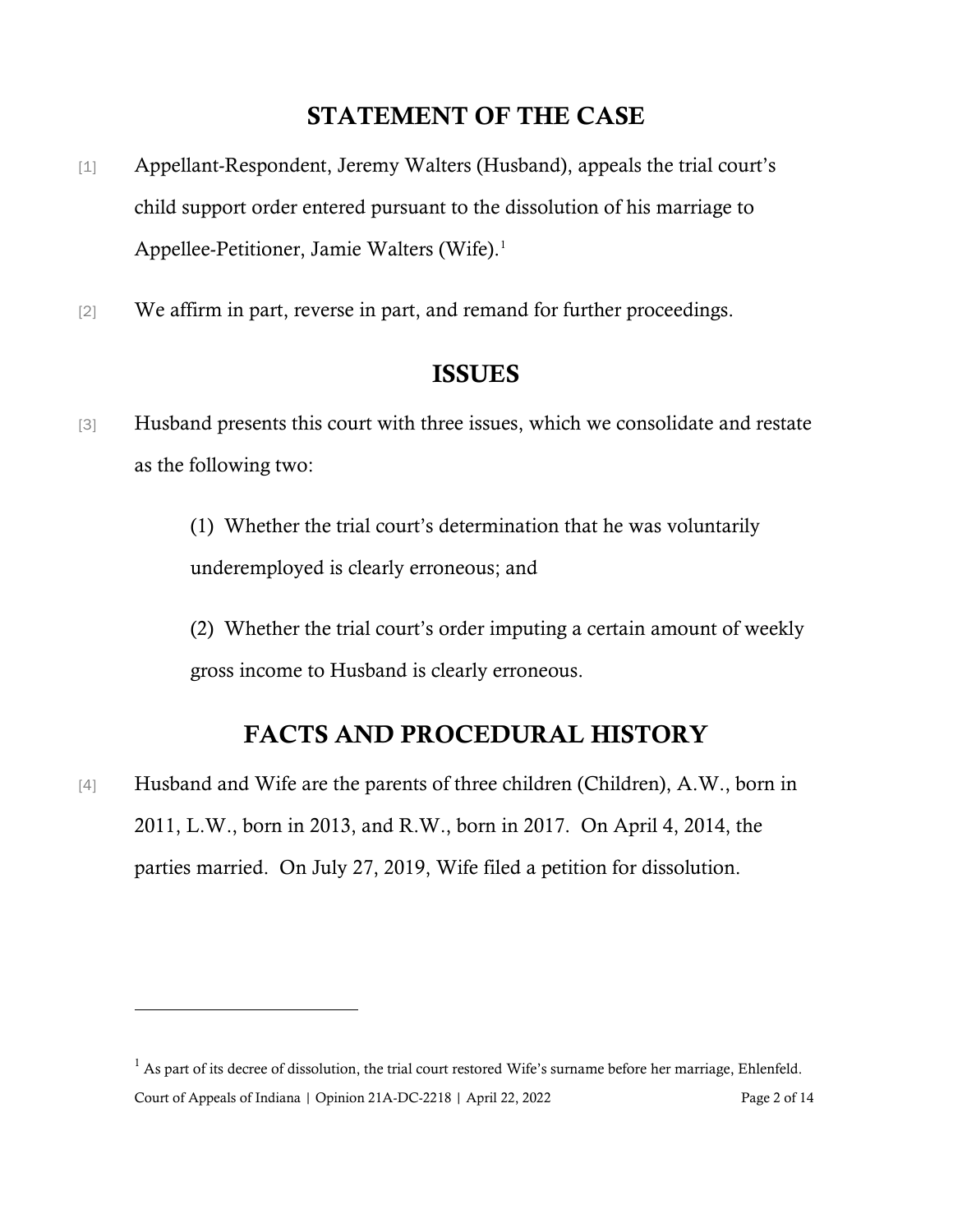- [5] The parties twice engaged in mediation, resolving issues related to the division of the marital estate but leaving the issues of custody of Children and child support unresolved . On May 21, 2021, and June 28, 2021, the trial court held a final hearing at which the following evidence supporting the judgment was admitted. Husband has approximately twenty years of experience in the pipeline industry as a boom operator and supervisor. Prior to 2019, Husband had never been unemployed for more than one month at a time. From 2016 to 2018, Husband was the sole breadwinner of the family, working primarily in West Virginia. This working arrangement required Husband to live apart from Wife and Children for months at a time. Husband's adjusted gross income during those years was \$215,050 (2016), \$185,866 (2017), and \$210,480 (2018). Husband was an active member of two unions during the marriage, and, as of the final hearing in this matter, he continued to pay his union dues.
- [6] While married to Wife, Husband told her on occasions "too many to count" that, should they get a divorce, he would not pay child support, he would become a "deadbeat" and a "bum", and that he refused to allow anyone to dictate his access to Children. (Transcript p. 29). Husband last said this to Wife sometime in 2019. Following Wife's filing of the petition for dissolution, Husband did not return to work in the pipeline industry. Husband was unemployed until May 24, 2021, when he began work as a car salesman at a dealership in Tilton, Illinois, making \$2,500 a month. Husband never told Wife that he had been laid off in the fall of 2019 from his pipeline job.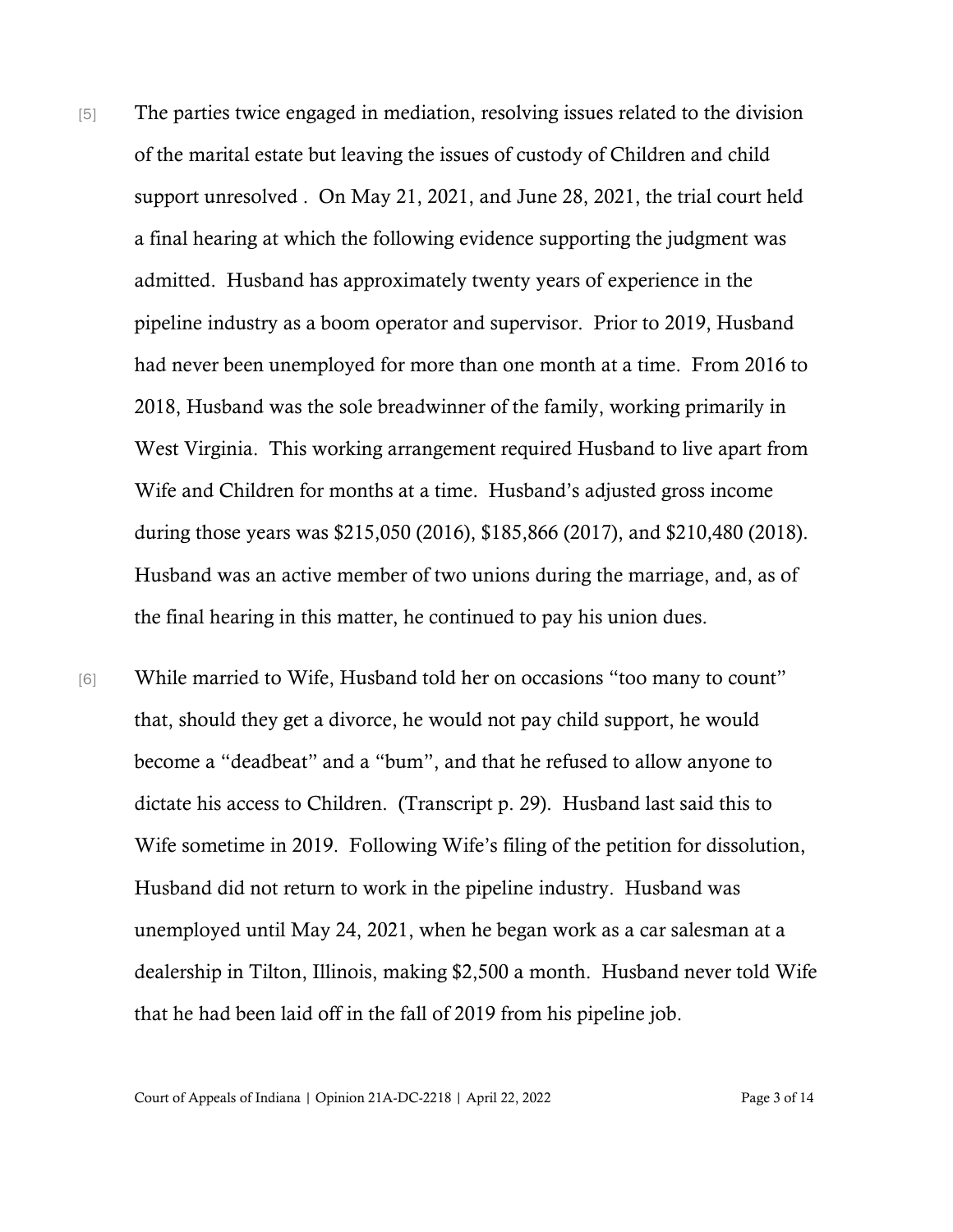- [7] At the final hearing, Wife requested that the trial court impute a gross weekly income of \$3,920 per week to Husband, a figure she derived by averaging Husband's 2016 to 2018 income. Husband requested that his child support obligation be based on his gross weekly income from the car dealership, \$577. When asked about his previously-expressed unwillingness to pay child support, Husband denied ever making those statements to Wife. Husband testified that he had been laid off in the fall of 2019 and that, since then, he had contacted "Chad" at his union six times, but that no employment was available. (Tr. p. 54). Husband expressed his desire not to live apart from Children as he had when he worked in West Virginia. Husband also stated that he was unsure when or if he would receive a commission for any car sales he made at his current job at the dealership.
- [8] On September 13, 2021, the trial court entered its order granting primary physical custody of Children to Wife and setting the parties' respective child support obligations based on the following relevant findings:

25. [Husband did not dispute Wife's evidence of his employment history and earnings as evinced by their tax returns.] Furthermore, while Husband testified that he was laid off from said employment in or around August 2019, Husband also testified that he has made little effort to find similar employment since that time with either union or in the same industry in which he holds union cards . . . Husband has made comments to Wife on multiple occasions that he would not pay child support and would become a deadbeat. []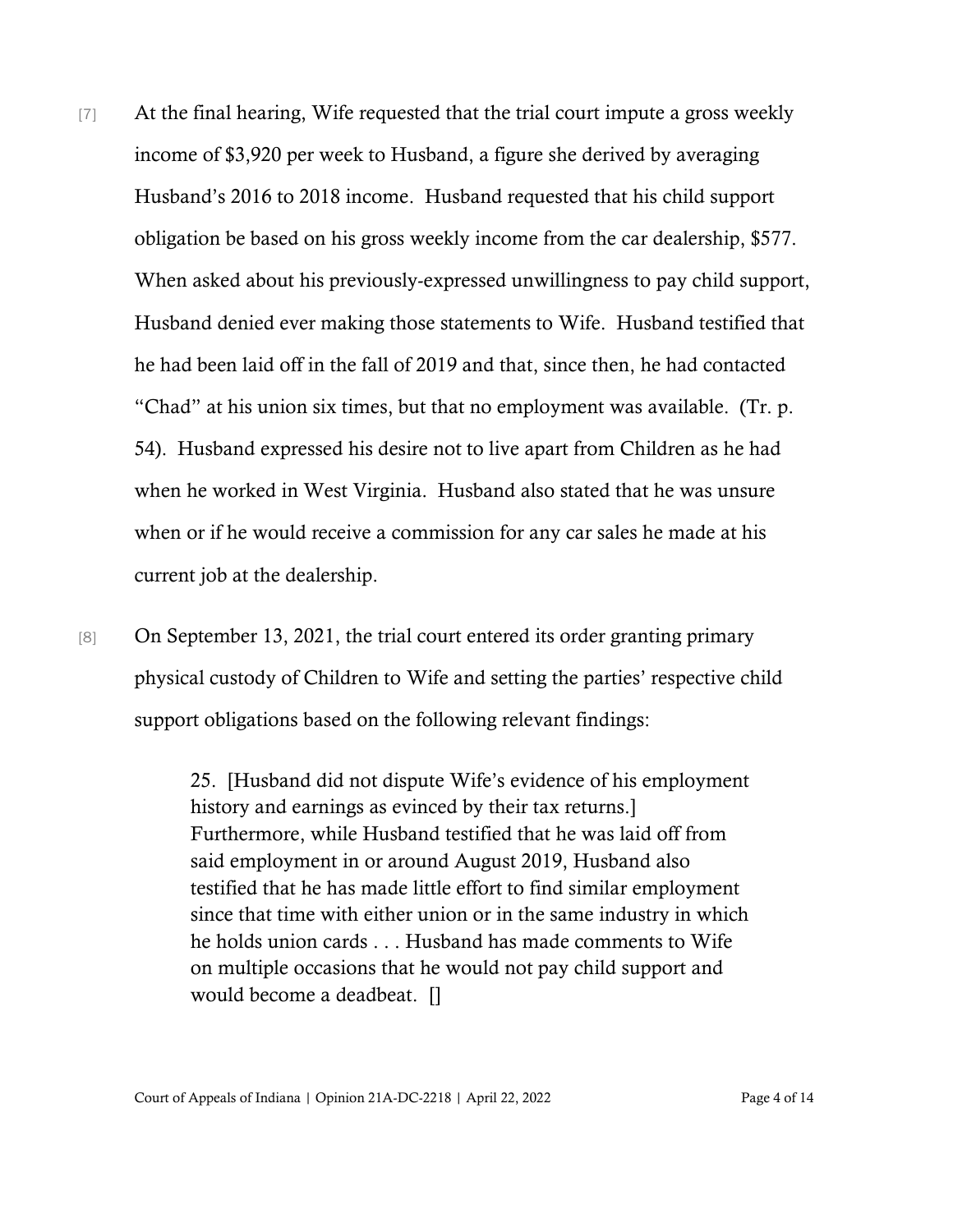26. No evidence was presented by Husband that the pay scale for union or similar employment in the Midwest is different than he earned in West Virginia. Husband continues to pay his union dues and is a member in good standing with the pipefitters and operating engineers union. []

27. The [c]ourt finds that Husband is voluntarily underemployed. The [c]ourt imputes income to Husband consistent with the income he earned as a pipeline operator and the income he has the ability to earn. []

\* \* \* \*

31. [The c]ourt again notes that it has no intent to require Husband to return to West Virginia to work and thus be away from [C]hildren.

(Appellant's App. Vol. II, pp. 14-15). The trial court imputed weekly gross income of \$3,875.06<sup>[2](#page-4-0)</sup> to Husband based on his average weekly income from 2016 to 2018.

[9] Husband now appeals. Additional facts will be provided as necessary.

<span id="page-4-0"></span> $2$  This amount differs from the amount requested by Wife. Husband does not base any of his appellate arguments on this difference.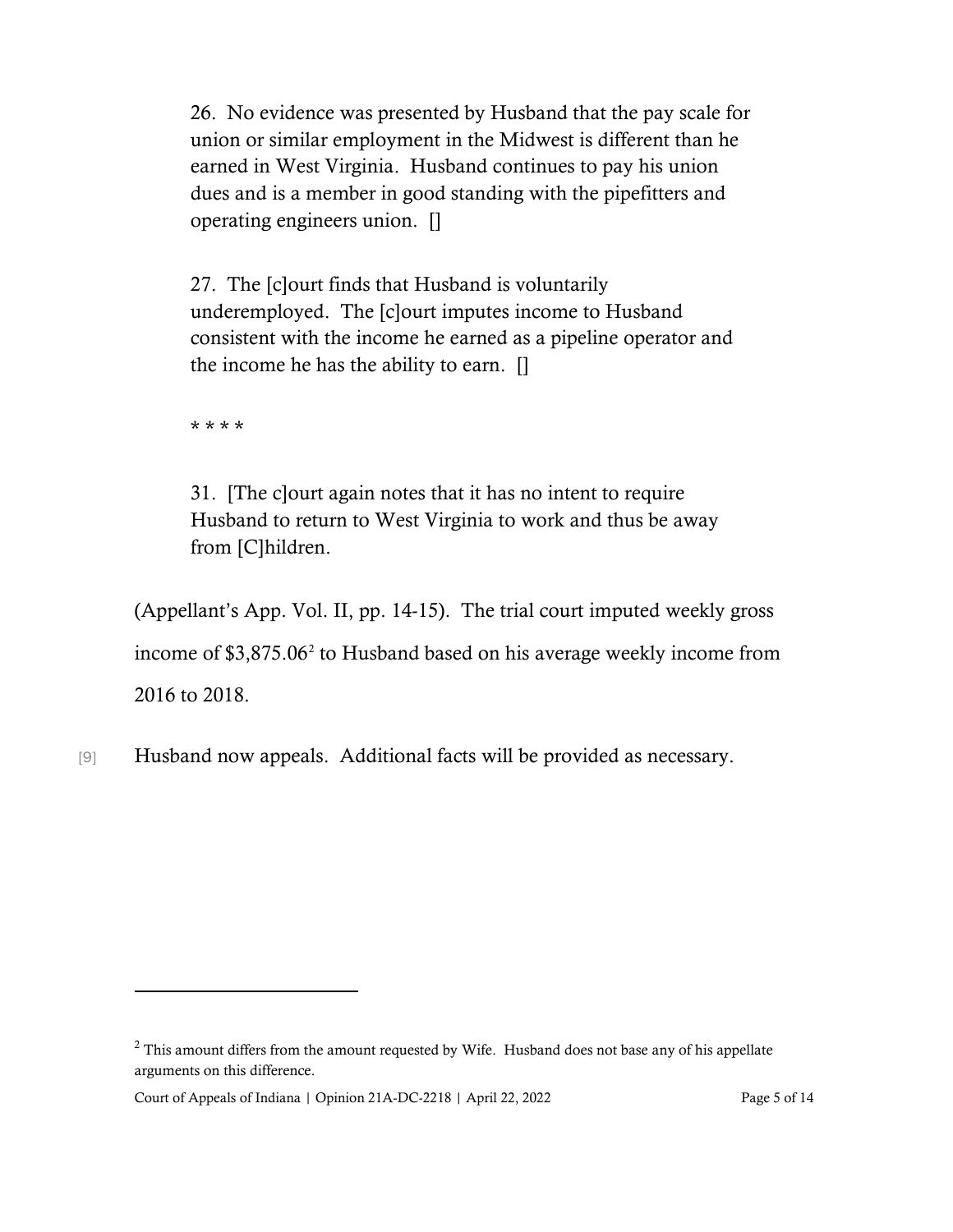### DISCUSSION AND DECISION

### I. *Standard of Review*

[10] Husband challenges the trial court's determination that he is voluntarily underemployed and the amount of potential income imputed to him. We begin by noting that, while the chronological case summary indicates that the parties were twice directed by the trial court to submit proposed decrees of dissolution, there is no evidence in the record that either party submitted any. Therefore, we consider the trial court's findings of fact and conclusions thereon to be sua sponte. In such cases,

> [s]ua sponte findings only control issues that they cover, while a general judgment standard applies to issues upon which there are no findings. We may affirm a general judgment with findings on any legal theory supported by the evidence. As for any findings that have been made, they will be set aside only if they are clearly erroneous. A finding is clearly erroneous if there are no facts in the record to support it, either directly or by inference.

*Miller v. Miller*, 72 N.E.3d 952, 954 (Ind. Ct. App. 2017). In conducting our review, we will not reweigh the evidence or reassess the credibility of the witnesses, and we will consider only that evidence and reasonable inferences that favor the judgment. *Hickey v. Hickey*, 111 N.E.3d 242, 245 (Ind. Ct. App. 2018). This court has recognized the latitude with which we review a trial court's decisions in such matters. *Miller*, 72 N.E.3d at 954. We will reverse decisions regarding a parent's underemployment and imputing potential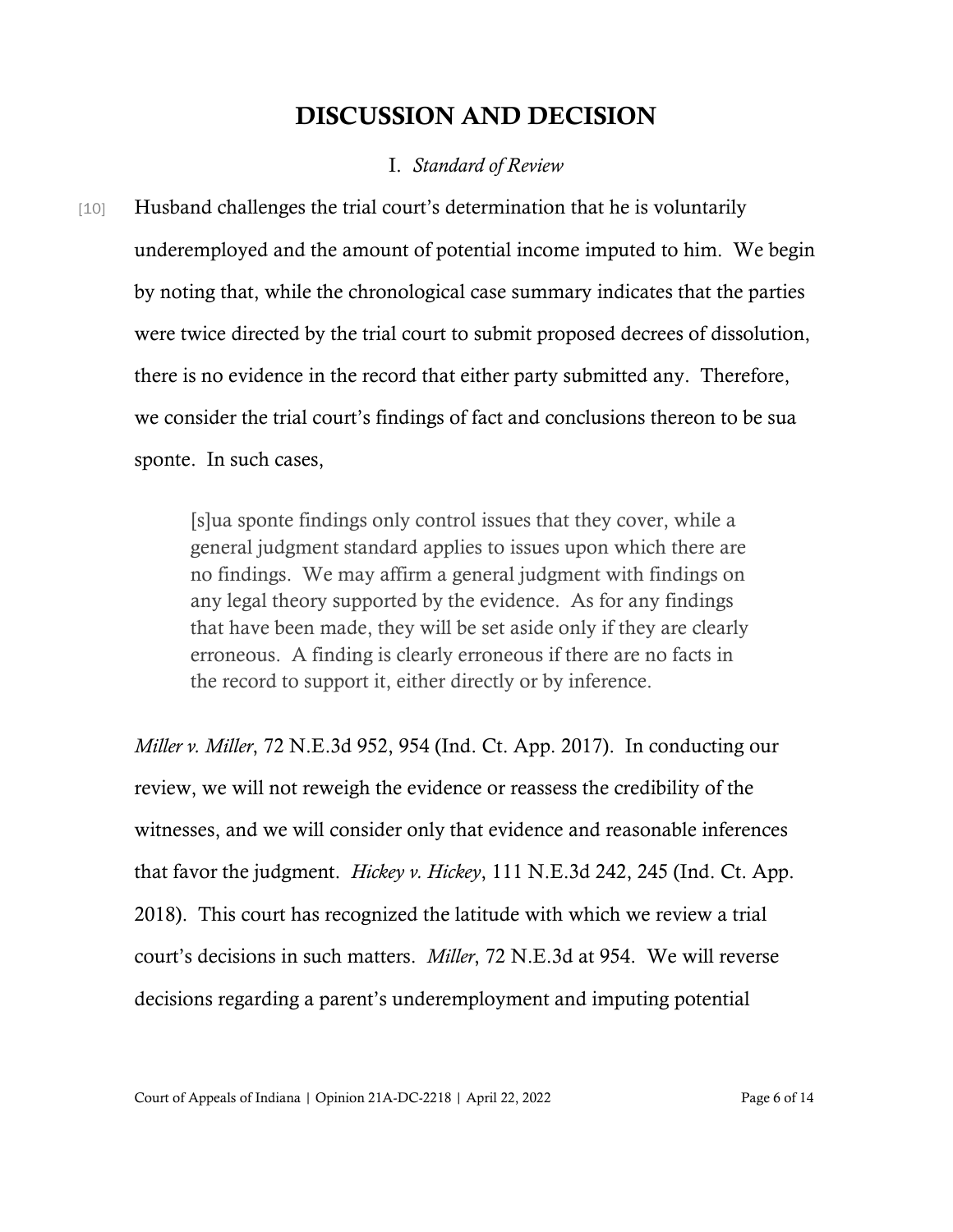income to that parent only for an abuse of the trial court's discretion. *In re Paternity of C.B.*, 112 N.E.3d 746, 761 (Ind. Ct. App. 2018), *trans. denied*.

#### II*. Voluntary Underemployment*

[11] Husband challenges the trial court's determination that he was voluntarily underemployed. The Indiana Child Support Guidelines (the Guidelines) provide that a parent's child support obligation is based upon his or her weekly gross income, which is defined as "actual weekly gross income of the parent employed to full capacity, potential income if unemployed or underemployed, and the value of 'in-kind' benefits received by the parent." Ind. Child Support Guideline 3(A)(1). For purposes of imputing potential income as weekly gross income, the Guidelines further provide as follows:

> If a court finds a parent is voluntarily unemployed or underemployed without just cause, child support shall be calculated based on a determination of potential income. A determination of potential income shall be made by determining employment potential and probable earnings level based on the obligor's employment and earnings history, occupational qualifications, educational attainment, literacy, age, health, criminal record or other employment barriers, prevailing job opportunities, and earnings levels in the community.

Court of Appeals of Indiana | Opinion 21A-DC-2218 | April 22, 2022 Page 7 of 14 Child Supp. G. 3(A)(3). One of the purposes of imputing potential income to a parent is "to discourage a parent from taking a lower paying job to avoid the payment of significant support." *Id*., cmt (2)(c). A trial court may properly impute potential income to a parent who it has determined has purposefully become underemployed in order to avoid paying child support. *See In re*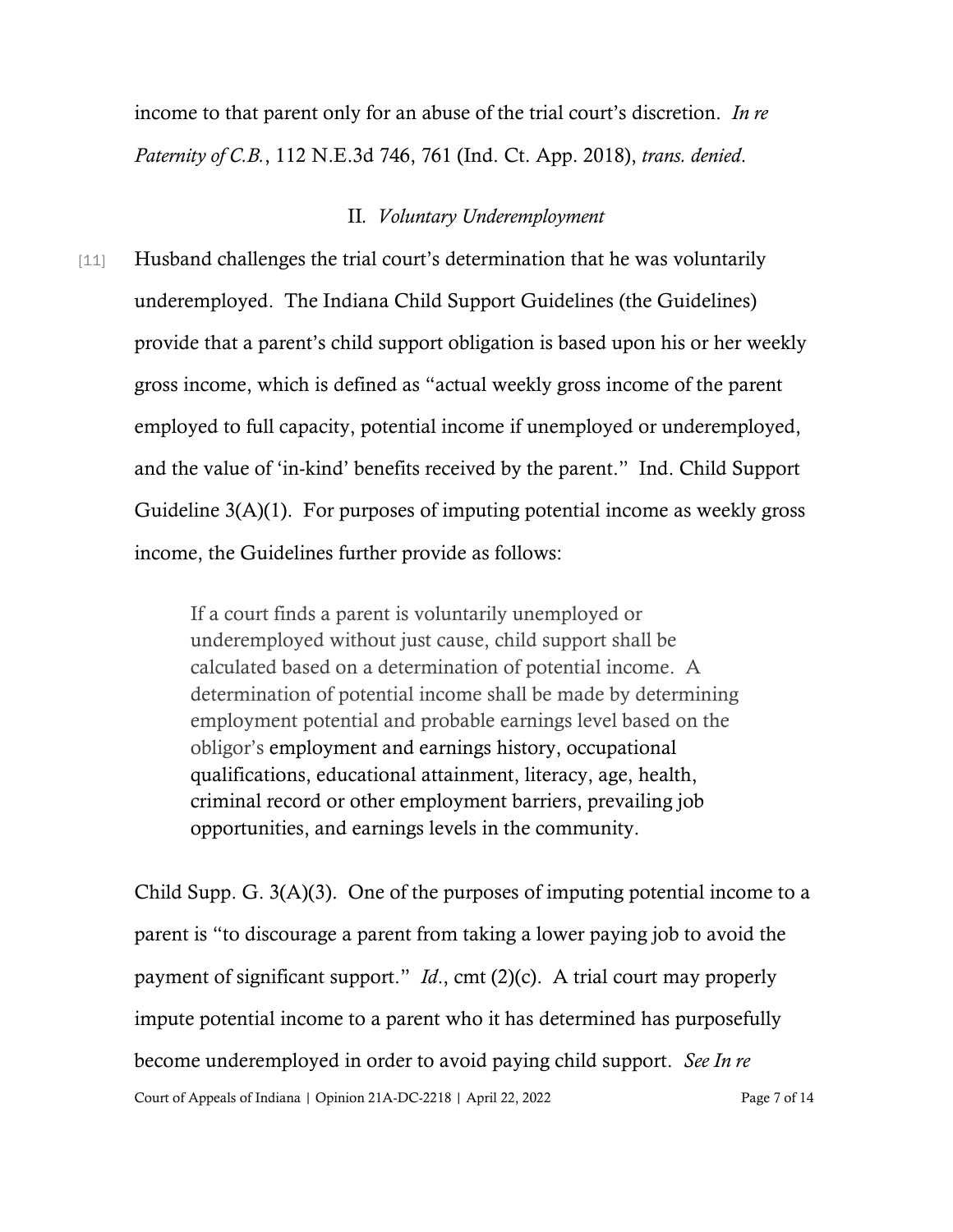*Paternity of Pickett*, 44 N.E.3d at 766 ("the Guidelines clearly indicate that a parent's avoidance of child support is grounds for imputing potential income[.]").

[12] Here, Wife testified at the final hearing that Husband had told her on numerous occasions that he had decided that he would not pay child support if they divorced and would become a "deadbeat" and a "bum". (Tr. p. 29). The trial court cited this testimony in its order, thus crediting Wife's testimony over Husband's denial that he had made the remarks. After making these statements, Husband, who had never been unemployed for more than a month during the marriage, was unemployed for a year and a half after Wife filed for dissolution. According to Husband, after the fall of 2019, he checked with his union six times to inquire about employment. The trial court, within its considerable discretion, found that this was not a serious attempt on Husband's part to find employment within his field and area of expertise. Husband remained unemployed until after the first evidentiary hearing took place in this matter, only then taking work as a car salesman, a field in which he had no previous experience, earned approximately 15% of what he had earned in his union employment, and about which he claimed to not know the terms of his pay. In addition, Husband continued to maintain his membership in two unions by paying dues, from which it could reasonably be inferred that he did not intend to leave his previous field of employment permanently. In light of the totality of this evidence and the reasonable inferences it provides, the trial court's determination that Husband was voluntarily underemployed was

Court of Appeals of Indiana | Opinion 21A-DC-2218 | April 22, 2022 Page 8 of 14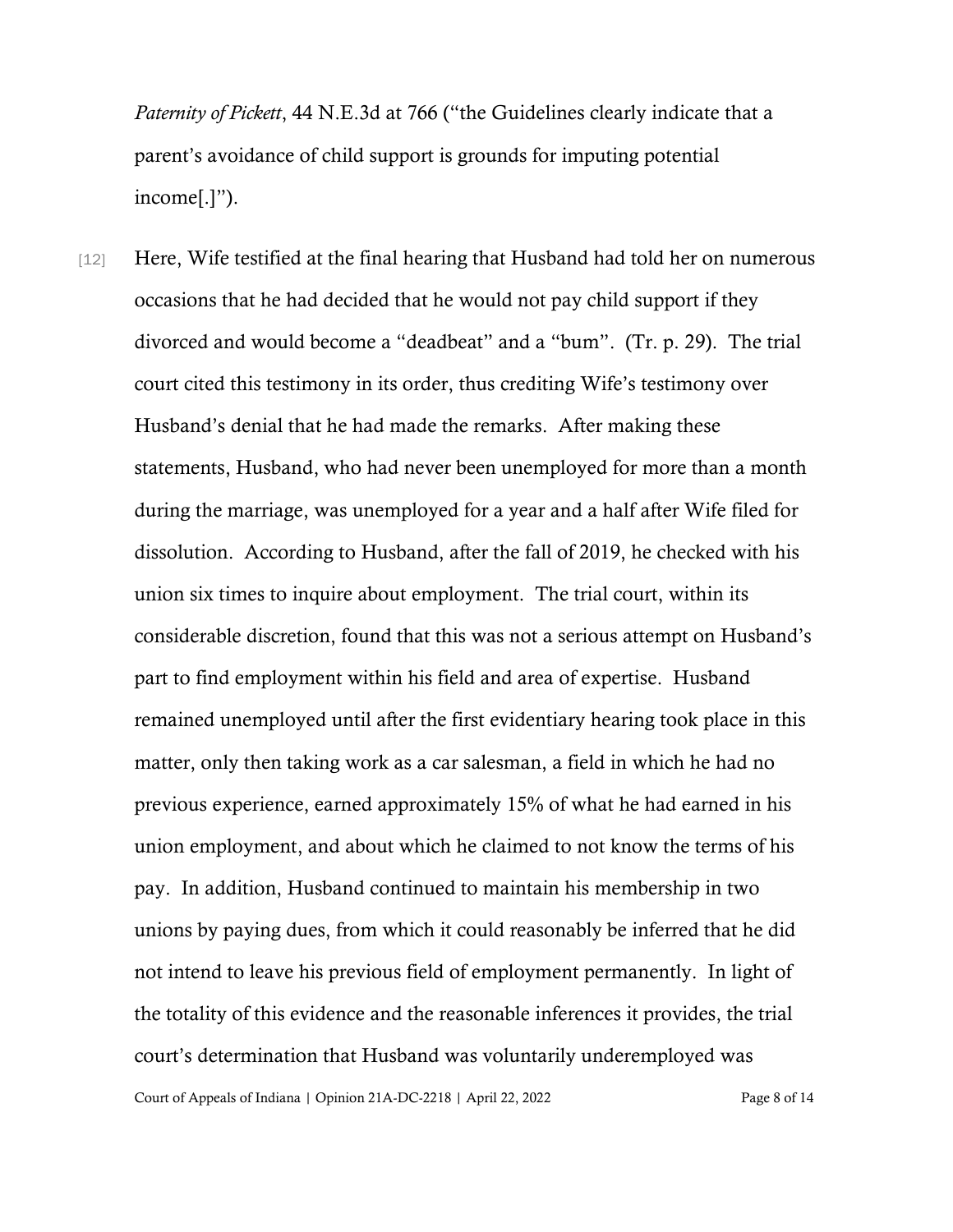supported by the evidence and was, therefore, not clearly erroneous. *See Miller*, 72 N.E.3d at 954.

- [13] In assessing Husband's argument that the trial court abused its discretion by finding him to be voluntarily underemployed, we observe that Husband does not address the evidence in the record that he repeatedly told Wife of his intention not to pay child support and to refrain from working as part of that effort. Indeed, our own research uncovered no reported cases wherein a parent appealed, let alone appealed successfully, a finding of voluntary underemployment where the trial court credited such evidence. Rather than addressing the evidence of his statements, Husband directs our attention to his testimony that he had been laid off in the fall of 2019, something that Wife disputed, his lack of opportunity to return to work in West Virginia or to any job in his field that would produce similar earnings, and his efforts to look for employment outside his field prior to taking the car salesman job. These arguments are unpersuasive given the conflicting evidence in the record about whether Husband had been laid off and our standard of review which requires us to refrain from reweighing the evidence and to consider only the evidence which supports the trial court's determination. *See Hickey*, 111 N.E.3d at 245.
- Court of Appeals of Indiana | Opinion 21A-DC-2218 | April 22, 2022 Page 9 of 14 [14] Husband also asserts that the trial court improperly determined that he was voluntarily underemployed given his testimony that he did not wish to continue to work in West Virginia because he wanted to be closer to Children. Husband essentially contends that he had another, good-faith reason for not returning to West Virginia to work which had nothing to do with child support avoidance.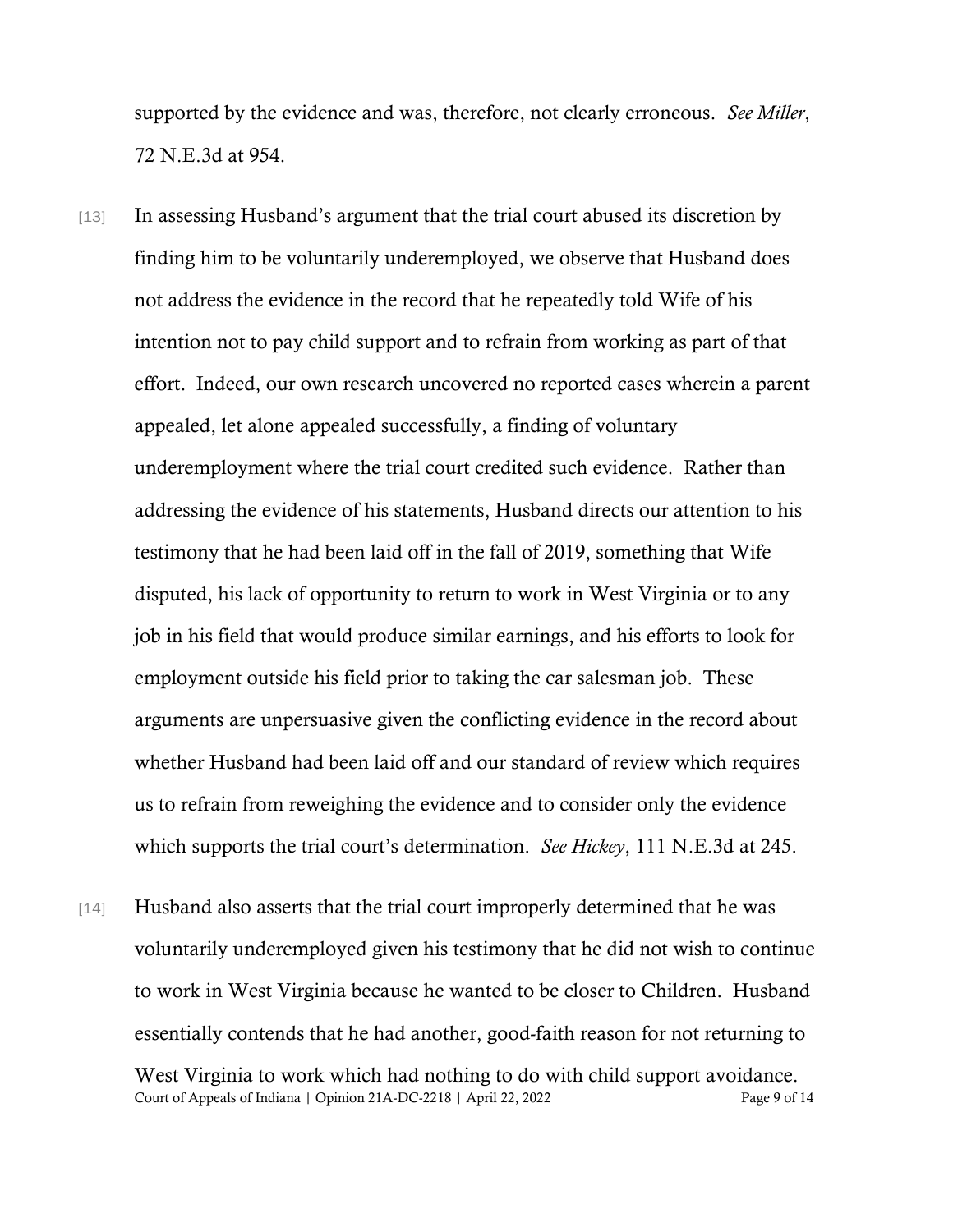This argument is also unpersuasive for several reasons, the first of which is that, like Husband's previous arguments, it is contrary to our standard of review in that it requires us to consider evidence which does not support the trial court's determination and requires us to reweigh the evidence of Husband's intent. *See id*. In addition, Husband's argument fails on its own terms, as this court has "rejected the notion that income may be imputed only if the trial court finds that a parent has purposefully reduced his or her income to avoid child support." *See Miller*, 72 N.E.3d at 955 (citing *Pickett*, 44 N.E.3d at 766, in which this court found that the Guidelines do not require child support avoidance as a prerequisite for imputing income).

Court of Appeals of Indiana | Opinion 21A-DC-2218 | April 22, 2022 Page 10 of 14 [15] Lastly, we decline to credit Husband's argument that we must reverse the trial court's determination that he was voluntarily underemployed or else "the floodgates of litigation in this area would be opened wide" because litigants will now request what they believe the other party "'could' be earning notwithstanding the historical employment and income" of the other party. (Appellant's Br. pp. 18-19). However, as noted above, the Guidelines provide for the imputation of potential income to parents who are underemployed, and a parent making such a claim must necessarily argue that the other parent could be earning more. The Guidelines also provide that a trial court must consider a parent's previous employment and income as part of its determination to impute income. *See* Child Supp. G. 3(A)(3). Our review of the trial court's findings reveals that it did, in fact, consider Husband's employment and income history as part of its determination. Therefore, we cannot conclude that our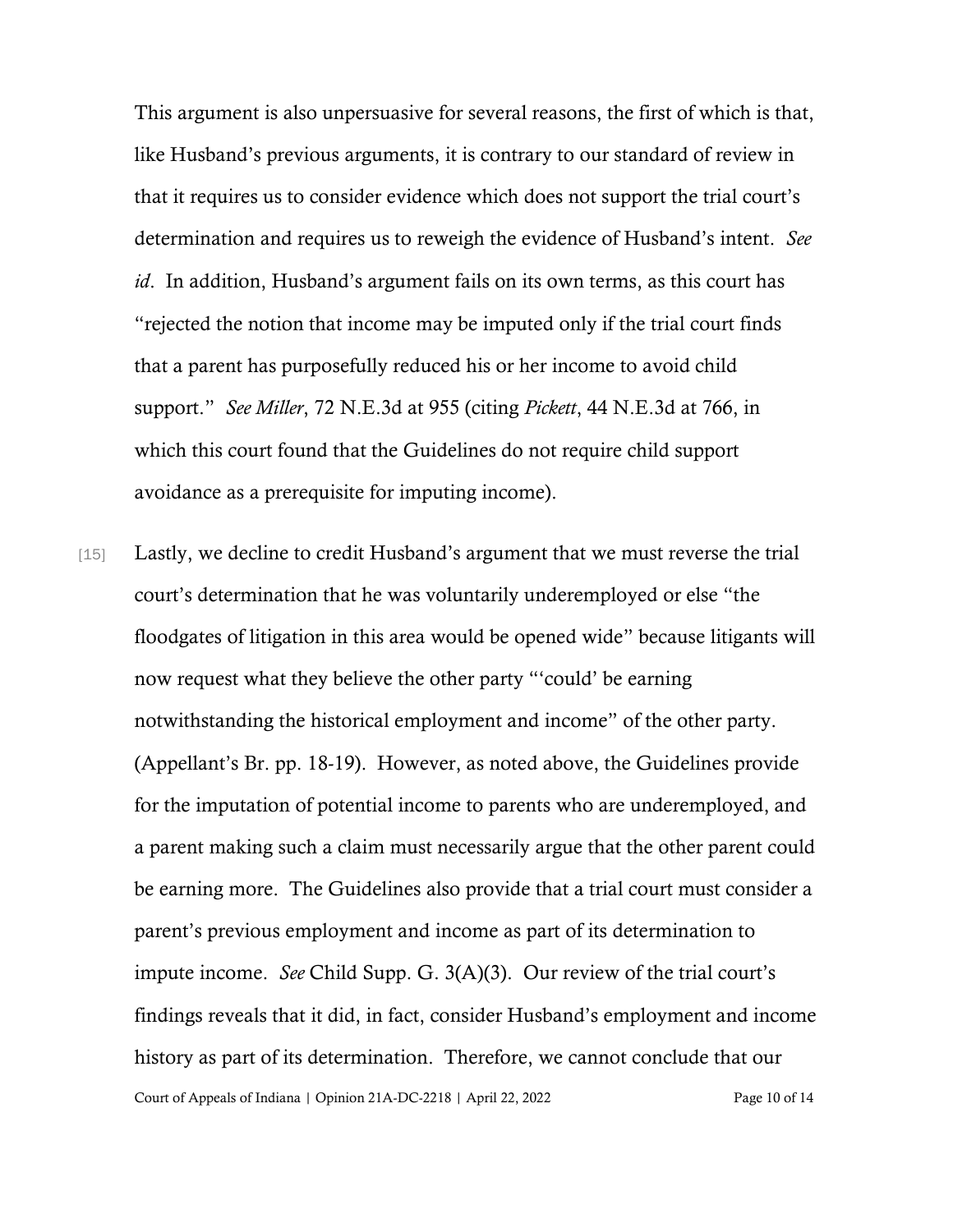decision today will unnecessarily promote litigation in our courts. Accordingly, we do not disturb the trial court's determination that Husband was voluntarily underemployed.

#### II*. Amount of Husband's Weekly Gross Income*

Court of Appeals of Indiana | Opinion 21A-DC-2218 | April 22, 2022 Page 11 of 14 [16] Husband also challenges the trial court's imputation of \$3,875.06 to him as his weekly gross income. Trial courts are accorded great discretion in determining the amount of potential income to be imputed to a parent who is found to be underemployed. *See* Child Supp. G. 3(A)(3), cmt 2(c) ("Obviously, a great deal of discretion will have to be used in this determination."). However, the Guidelines also caution that "attributing potential income that results in an unrealistic child support obligation may cause the accumulation of an excessive arrearage, and be contrary to the best interests of the child(ren)." *Id*. This court has recognized that "the Guidelines do not require or encourage parents to make career decisions based strictly upon the size of potential paychecks, nor do the Guidelines require that parents work to their full economic potential." *Sandlin v. Sandlin*, 972 N.E.2d 371, 375 (Ind. Ct. App. 2012). The parent arguing for the imputation of income to another parent bears the burden of persuasion. *See In re Paternity of C.B.*, 112 N.E.3d at 761 (observing that it was Father's burden to present evidence on his claim that income should be imputed to Mother), *trans. denied*. As we have already noted, the Guidelines provide that a trial court should consider a number of factors in determining whether to impute potential income to a parent, including "employment and earnings history, occupational qualifications, educational attainment, literacy,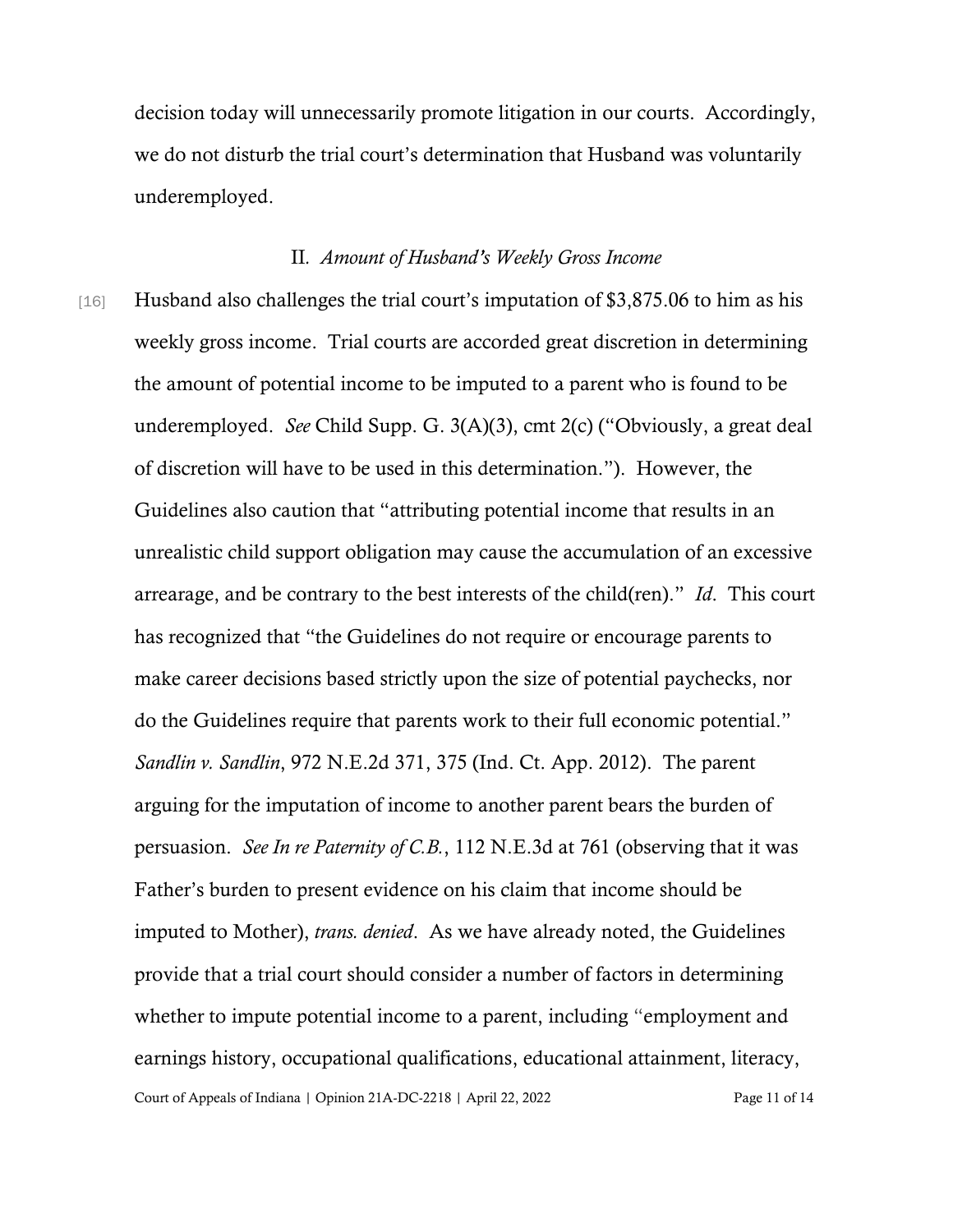age, health, criminal record or other employment barriers, prevailing job opportunities, and earnings levels in the community." Child Supp. G. 3(A)(3). Husband argues that the trial court's order was deficient because there was a lack of evidence presented at the final hearing regarding prevailing job opportunities and earnings levels in the community.

- [17] Husband relies on *Miller*, in which Father challenged the trial court's determination that he was voluntarily underemployed and the amount of potential income imputed to him. *Miller*, 72 N.E.3d at 955-57. We found that there was sufficient evidence to support the trial court's conclusion that Father was underemployed, but we reversed the trial court's order setting the amount of imputed income, where Father argued that there was no evidence in the record regarding prevailing job opportunities and earnings levels in the community and Mother had failed to cite to any in her appellate brief. *Id*. at 957. As a result, we remanded for an evidentiary hearing on those factors and observed that, after hearing additional evidence, the trial court was free to decide whether a revision of the amount of imputed income was proper, to exercise its discretion to reevaluate, and to adjust other determinations regarding child support. *Id*.
- Court of Appeals of Indiana | Opinion 21A-DC-2218 | April 22, 2022 Page 12 of 14 [18] Husband argues that the same result should obtain here, and we agree. The trial court entered a finding that it was not ordering Husband to return to work in West Virginia and be apart from Children. Thus, the trial court implicitly recognized that the relevant area of inquiry regarding job opportunities and earnings levels encompassed Husband's current location in the Midwest. On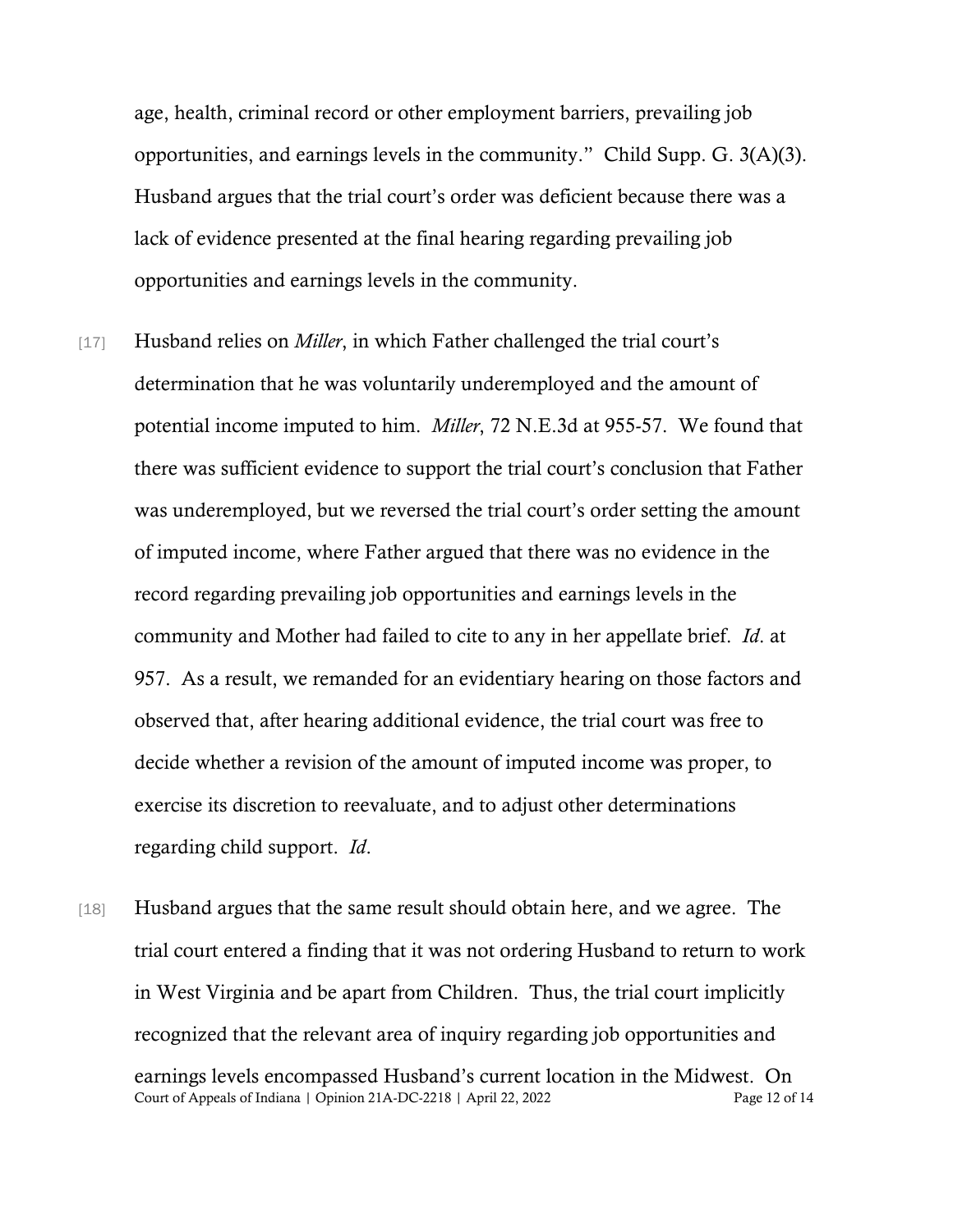appeal, Wife does not address *Miller*, nor does she present us with any evidence supported by citations to the record on the two challenged factors as they apply to Husband's potential for employment in the Midwest. Therefore, we find the trial court's order to be clearly erroneous and remand for additional evidence to be presented on these two factors, observing as we did in *Miller* that the trial court is free to reevaluate and revise its order if it deems it to be necessary. *See id*.

[19] In addition, because the issue may arise on remand, we also briefly address Husband's argument that the trial court's order was deficient because the trial court entered no specific findings regarding prevailing job opportunities and earnings levels in the community. The Guidelines provide that determinations to impute potential income "shall be made" by considering the enumerated factors. Child Supp. G. 3(A)(3). However, while a trial court is required to consider evidence of the enumerated factors, nothing in the Guidelines requires a trial court to enter specific findings on each of those factors to support its determination. *See Sexton v. Sedlak*, 946 N.E.2d 1177, 1190 (Ind. Ct. App. 2011) ("Father cites no authority for the proposition that the trial court is required to make special findings as to each of the factors set forth in the Guidelines."), *trans. denied*. Therefore, on remand, the trial court shall hear additional evidence on the enumerated factors, but it is not required to enter findings of fact and conclusions thereon as to each.